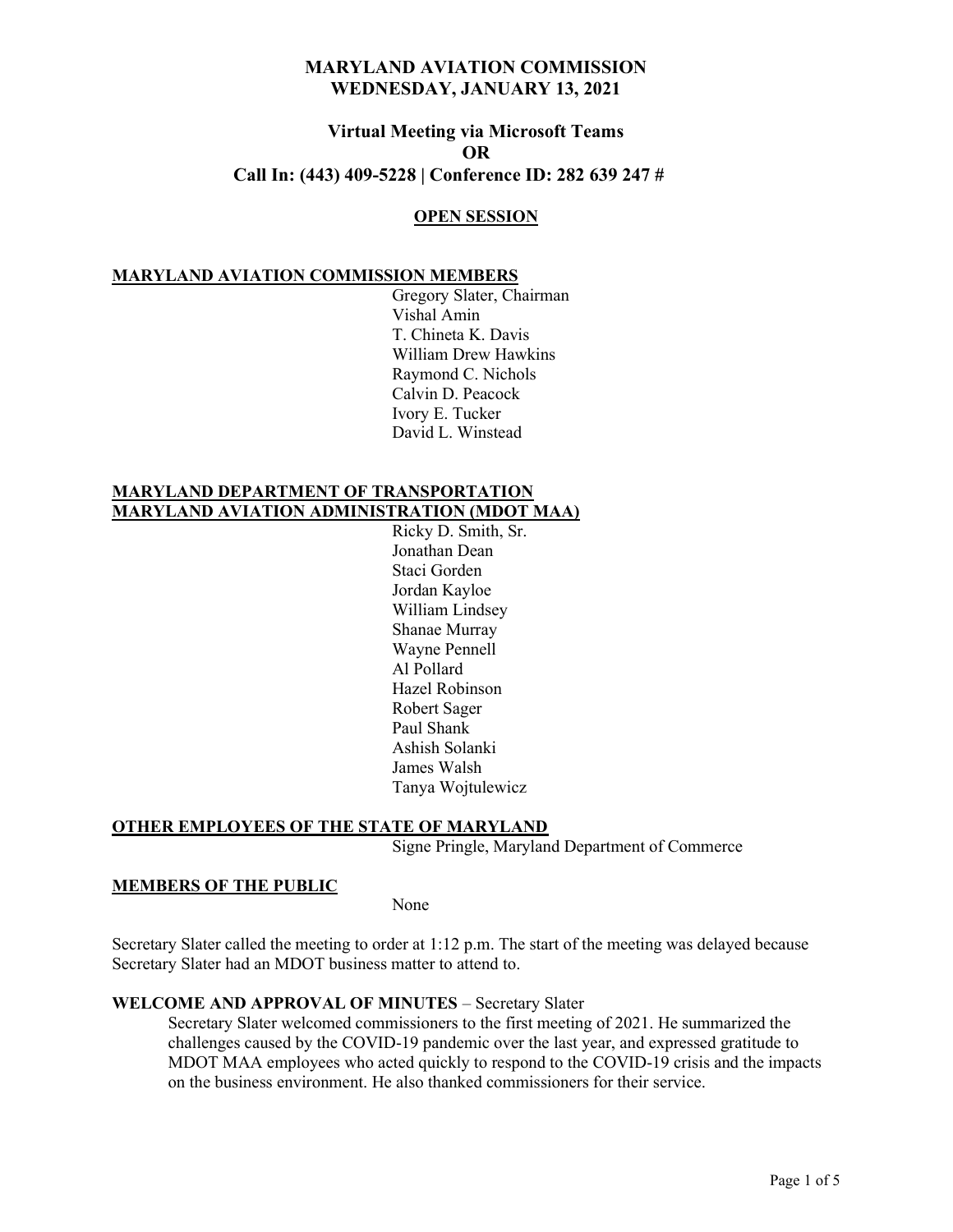# Virtual Meeting via Microsoft Teams OR

## Call In: (443) 409-5228 | Conference ID: 282 639 247 #

Upon request for a motion to approve the minutes of the November 18 Commission meeting, it was so moved by Commissioner Hawkins, seconded by Commissioner Winstead, and approved unanimously.

## EXECUTIVE DIRECTOR'S REPORT – Ricky Smith

#### Overview of COVID-19 Impact on BWI Marshall:

- There was an uptick in air travel around the Thanksgiving and Christmas holidays, but overall air traffic remains down approximately 60%.
- Air traffic is not expected to return to normal levels until 2023.
- A number of restrictions continue at BWI Marshall and Martin State Airports in regard to operations and with the workforce (i.e. requiring face coverings, social distancing, teleworking when possible).
- The focus is on MDOT MAA's Recovery Plan, which includes strategies to protect employees, passengers and customers. Efforts are underway to distribute COVID-19 vaccines to BWI Fire and Rescue and other frontline workers.

#### Legislative Update:

- CARES Act 2 funding is expected to provide billions of dollars in aid to the airline industry, including concessionaires, air service development, regional airports, etc.
- The new Biden/Harris Administration has communicated plans for additional stimulus funding.
- New members of Congress were sworn in earlier this month, bringing in an influx of new lawmakers to Capitol Hill.
- A new legislative session also began this month for the Maryland State legislature.

#### BUSINESS DEVELOPMENT & MANAGEMENT – James Walsh

Fiscal Year Results - Since March 2020, revenue from enplaned passengers has declined drastically due to the COVID-19 pandemic and travel cancellations. Revenue from landed weight has held steady, with Prime Air continuing its robust air cargo service.

In the first quarter of FY 2021, operating revenues at BWI airport totaled \$32,717 and nonoperating revenues totaled \$5,790. Appropriation expenditures at BWI totaled \$217,623 and operating expenditures totaled \$31,210. BWI airport sustained \$24 million in losses between March – June 2020. In the first quarter of FY 2021, operating revenues at Martin State airport totaled \$2,348. Appropriation expenditures at Martin State totaled \$7,369 and operating expenditures totaled \$1,812.

Fraport and sub-tenants have received rent relief that will be extended through the current year.

Two new revenue bond issuances have been created:

- \$250 million in refinancing
- $\bullet$  \$500 million in new funding for the A/B baggage handling project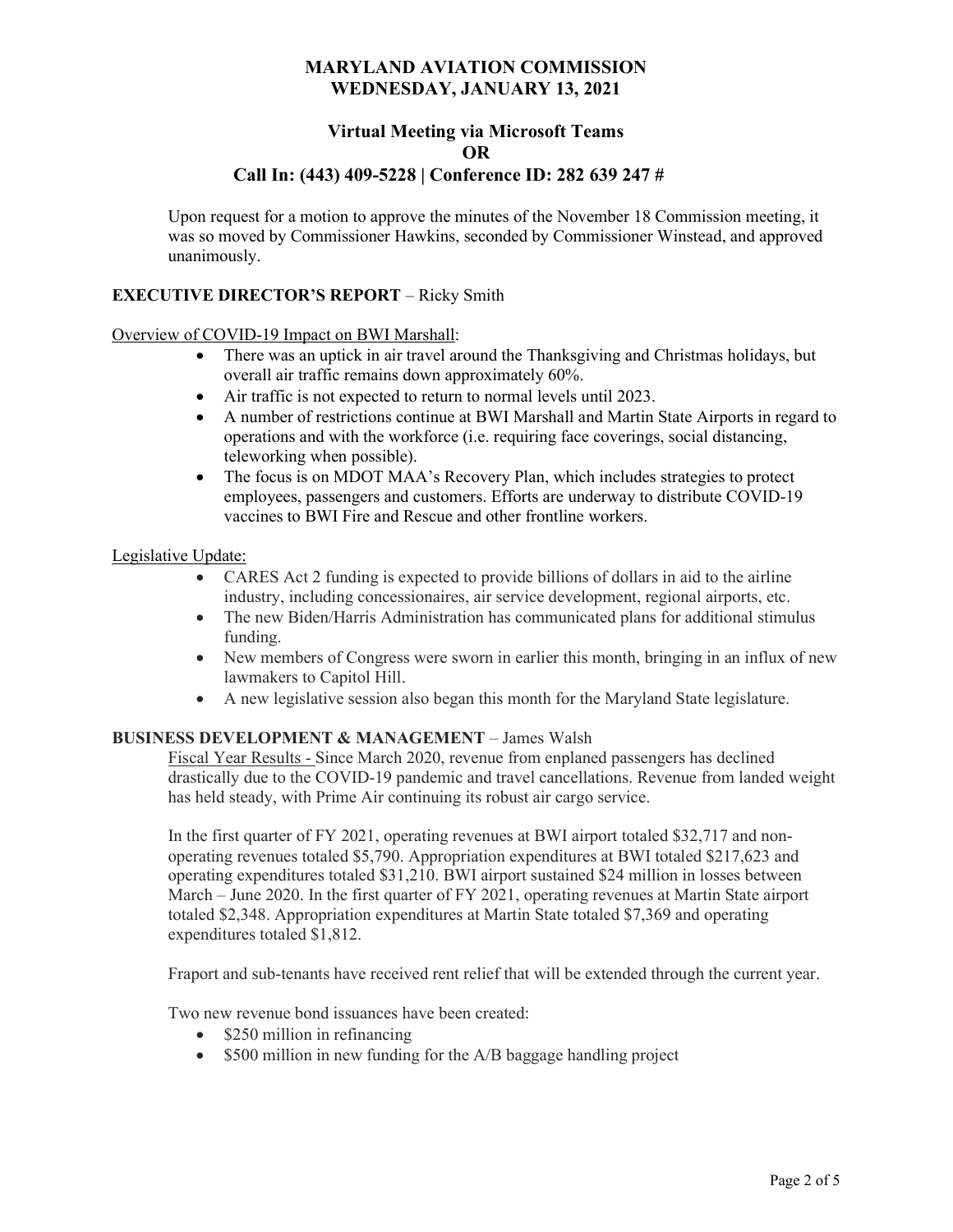# Virtual Meeting via Microsoft Teams OR

# Call In: (443) 409-5228 | Conference ID: 282 639 247 #

## PLANNING & ENGINEERING – Paul Shank

Key Projects Update – Phase 2 of Concourse A Improvements (Five gate extension) are now complete. The project includes: five new gates for B737-800 aircraft, new restrooms, loading bridges, concessions, electrical, mechanical, and storage.

Phase 1A of Taxiway T reconstruction is underway. The project includes: new asphalt pavement and new concrete behind gates B2, B4, A1-A5, A7 & A9. Work also includes removal and installation of airfield lighting.

Projects scheduled to begin in 2021:

- Terminal A/B Connector Baggage Handling System Anticipated Schedule is 2021- 2024. Work includes: three-level expansion to Terminal A/B, underground utility relocations and concrete apron reconstruction.
- Airfield Lighting Vault Relocation Anticipated Schedule is 2021- 2023.
- Air Maintenance Facility and Taxiway F (Phase 1) Anticipated Schedule is 2021-2024.

#### BWI OPERATIONS & MAINTENANCE – Wayne Pennell

Security Briefing –Two major security incidents occurred during the past week. One involved a suspected bomb threat on an airplane arriving at BWI and another involved a suspicious package at BWI. After a thorough investigation, both incidents were determined to be false alarms.

Snow Preparedness Briefing – BWI's snow removal team is made up of five distinct operations:

- Landside Snow Removal
- Ramp Snow Removal
- Airside Snow Removal
- Snow Melting Operation
- Administrative Oversight

Winter snow preparation activities include:

- Preparing budgets
- Contract Support
- Revising snow and ice plans
- Training
- Inspecting snow equipment
- Chemical / Sand inventory

Winter storm preparations require decision-making in the following areas:

- Forecasting
- Notifications/Warnings
- Weather Emergency
- Contractor Recall
- Tenant Meetings
- Event Declaration
- Meetings w/ Stakeholders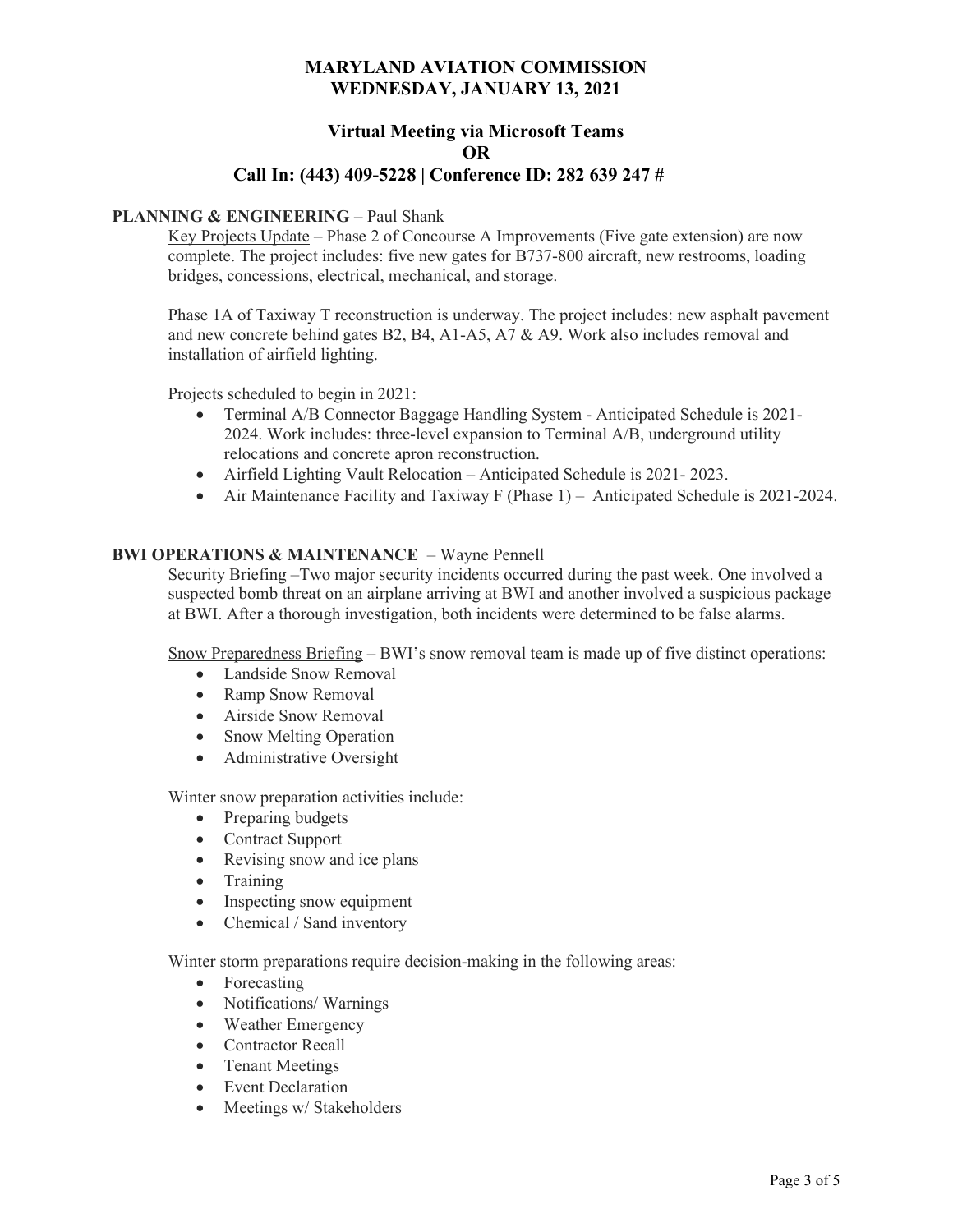## Virtual Meeting via Microsoft Teams OR Call In: (443) 409-5228 | Conference ID: 282 639 247 #

- Airline personnel to ACTC
- Snow Desk Activation
- Verifying Staffing Levels

Locations within the airport campus are prioritized for snow removal.

There are procedures in place for assisting stranded passengers on an aircraft. When passengers are stranded on an aircraft, airlines must notify Airport Operations for gate assistance, if needed, to offload passengers. MDOT MAA does not support airlines holding passengers onboard remotely more than 2 hours (Passenger Bill of Rights).

#### MTN OPERATIONS & MAINTENANCE – Al Pollard

Aircraft operations at Martin State Airport began rebounding over the summer and have remained steady. Business travel via charter flights to and from Martin State airport account for most of the activity. The winter months are usually a slow time with fewer overall flights. Fuel sales have also remained steady.

#### MARKETING & AIR SERVICE DEVELOPMENT – Jonathan Dean and Jordan Kayloe

Communications and Marketing Update – BWI Marshall received a variety of press coverage recently. News stories were about:

- the opening of Minutes Suites at BWI Airport
- passenger travel numbers increasing over the holidays
- Southwest Airlines adding routes amid the COVID-19 pandemic
- airport officials advising the public to limit travel to essential trips

Executive Director Ricky Smith was recently interviewed by several media outlets and industry organizations, including:

- Maryland Public Television
- The BWI Business Partnership

Air Service and Traffic Statistics –Total passenger numbers are recovering slowly from the April low. Year-over-year gains from December 2019 to February 2020 led to a 12-month passenger record of 27.234M for the year ending Feb 2020. Declines began in March 2020 with the onset of the COVID-19 pandemic. April was down 96%; May 88%; June 70%; July 64%; August 65%; September 60%; October 60%; November preliminary 62%. International passengers fell to zero in late March. Travel restrictions halted international commercial flying between 22 March and 30 June; Q2 saw only military charters. April and May were down 96%; June 93%; July 85%; August 77%; September 68%; Oct 61%; November preliminary 63%.

Cargo Service continues to grow strongly. Increased service from Amazon has driven the significant growth in air cargo. April was up 10%, May 21%; June 36%; July 29%; August 13%; September 27%; October 36%; November preliminary 4%.